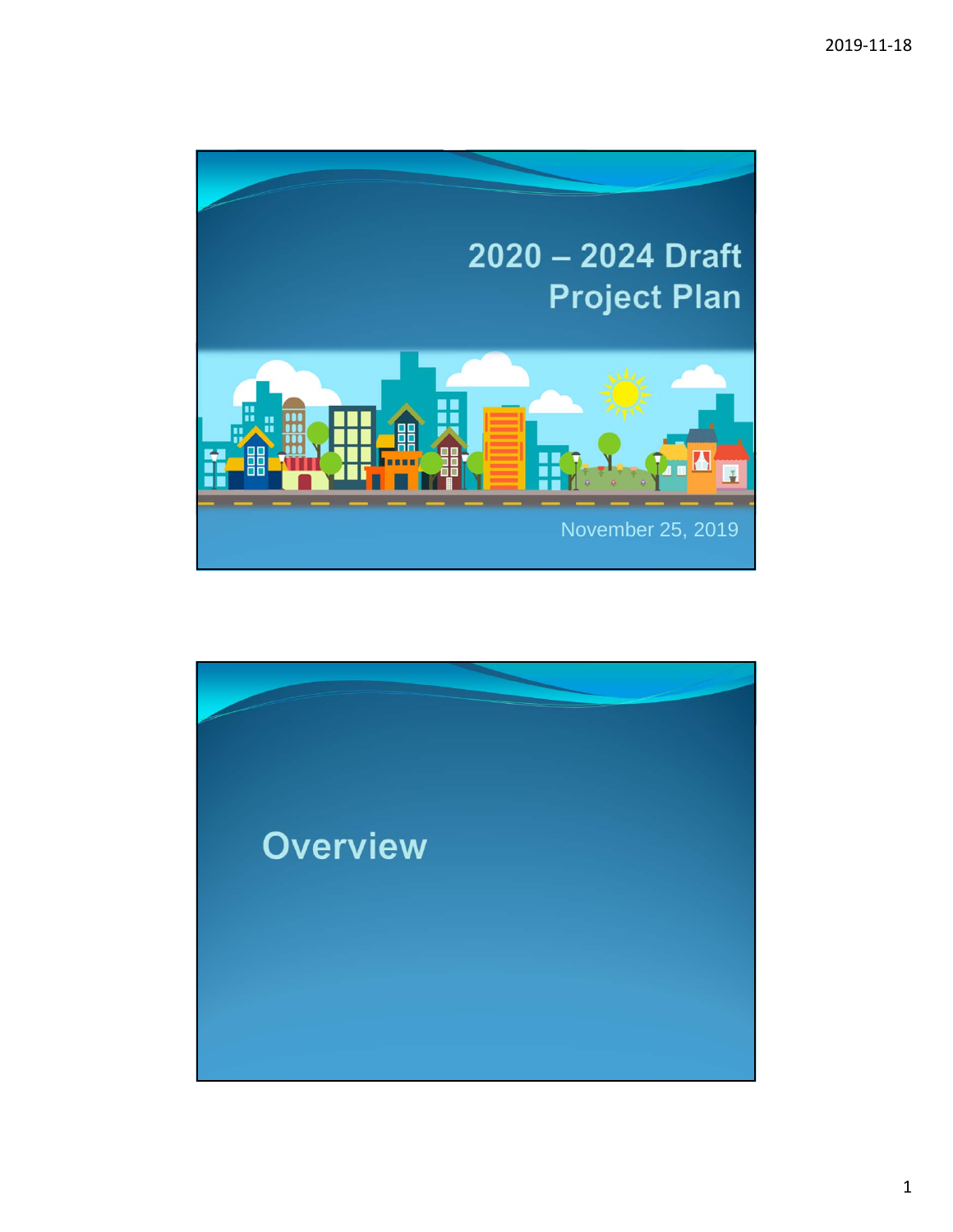

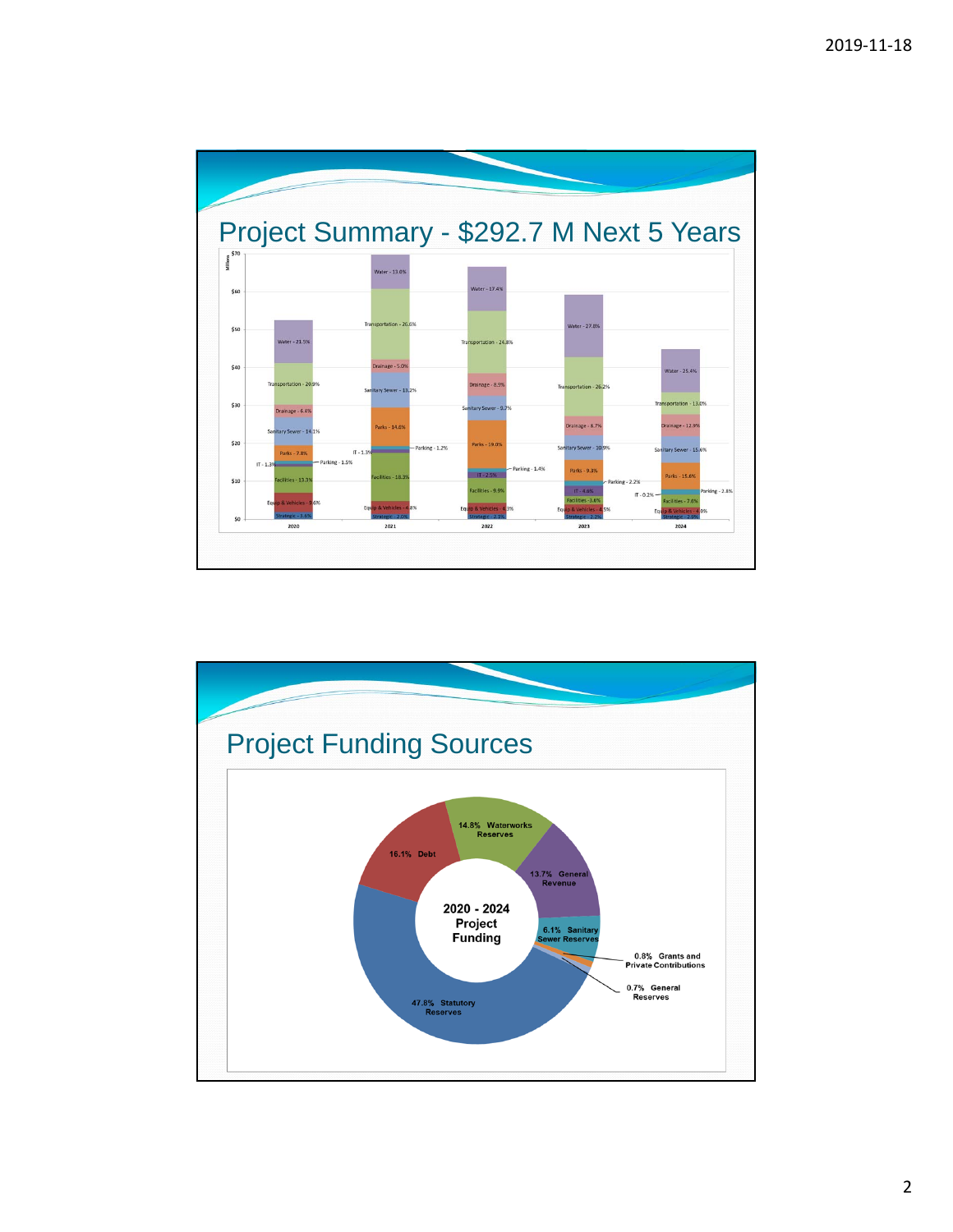

| <b>Strategic Infrastructure Reserve</b> |                         |               |                           |                          |  |  |
|-----------------------------------------|-------------------------|---------------|---------------------------|--------------------------|--|--|
| 2020                                    | 2021                    | 2022          | 2023                      | 2024                     |  |  |
| \$2,176,586                             | \$3,866,572             | \$6,005,058   | \$8,175,621               | \$9,471,993              |  |  |
| \$2,589,986                             | \$3,038,486             | \$3,070,563   | \$3,096,372               | \$3,122,567              |  |  |
|                                         |                         |               |                           |                          |  |  |
| $\mathbf{s}$<br>600,000                 | $\mathbb{S}$<br>600,000 | \$600,000     | $\mathfrak{S}$<br>600,000 | $\mathbf{\$}$<br>600,000 |  |  |
| 300,000<br>\$                           | 300,000<br>$\mathbb{S}$ | 300,000<br>\$ | 300,000<br>$\mathbb{S}$   | \$<br>300,000            |  |  |
|                                         |                         |               | $\mathbf{s}$<br>900,000   |                          |  |  |
| \$3,866,572                             | \$6,005,058             | \$8,175,621   | \$9,471,993               | \$11,694,560             |  |  |
|                                         |                         |               |                           |                          |  |  |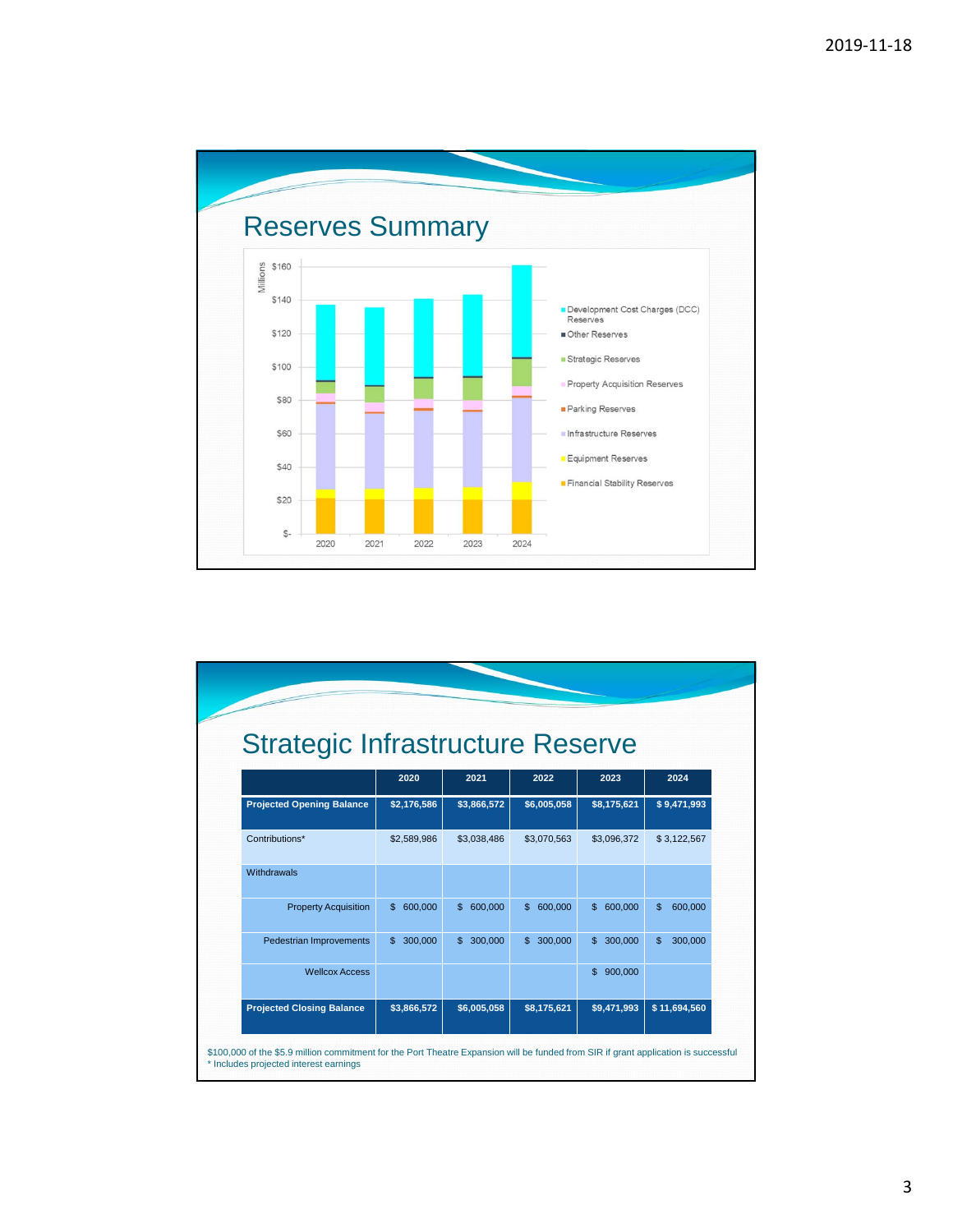| Debt - Outstanding Debt at Dec 31, 2018        |               |                              |  |  |  |
|------------------------------------------------|---------------|------------------------------|--|--|--|
|                                                | Amount        | <b>Year Borrowing Repaid</b> |  |  |  |
| <b>External Borrowing (MFA)</b>                |               |                              |  |  |  |
| Fire Station #1                                | \$3,235,354   | 2038                         |  |  |  |
| Fire Station #4                                | \$2,051,643   | 2027                         |  |  |  |
| Nanaimo Aquatic Centre                         | \$1,258,589   | 2020                         |  |  |  |
| Sanitation                                     | \$5,168,465   | 2023                         |  |  |  |
| Port of Nanaimo Centre                         | \$15,637,678  | 2027                         |  |  |  |
| <b>Water Treatment Plant</b>                   | \$18,768,914  | 2034                         |  |  |  |
| <b>Total External Borrowing</b>                | \$46,120,643  |                              |  |  |  |
| <b>Internal Borrowing</b>                      |               |                              |  |  |  |
| DCC SS45: Chase River Pump Station & Forcemain | 175,714<br>\$ | 2038                         |  |  |  |
| <b>Total Internal Borrowing</b>                | 175,714<br>\$ |                              |  |  |  |

| 2019 New Debt                                  |               |             |  |
|------------------------------------------------|---------------|-------------|--|
|                                                | <b>Amount</b> | <b>Term</b> |  |
| <b>External Borrowing (MFA)</b>                |               |             |  |
| Waterfront Walkway <sup>1</sup>                | \$5,241,660   | 20 Years    |  |
| Sanitation - Truck <sup>2</sup>                | \$406,585     | 5 Years     |  |
| <b>Total External Borrowing</b>                | \$5,648,245   |             |  |
| <b>Internal Borrowing</b>                      |               |             |  |
| DCC SS45: Chase River Pump Station & Forcemain | \$3,143,584   | 20 Years    |  |
| <b>Total Internal Borrowing</b>                | \$3,143,584   |             |  |
|                                                |               |             |  |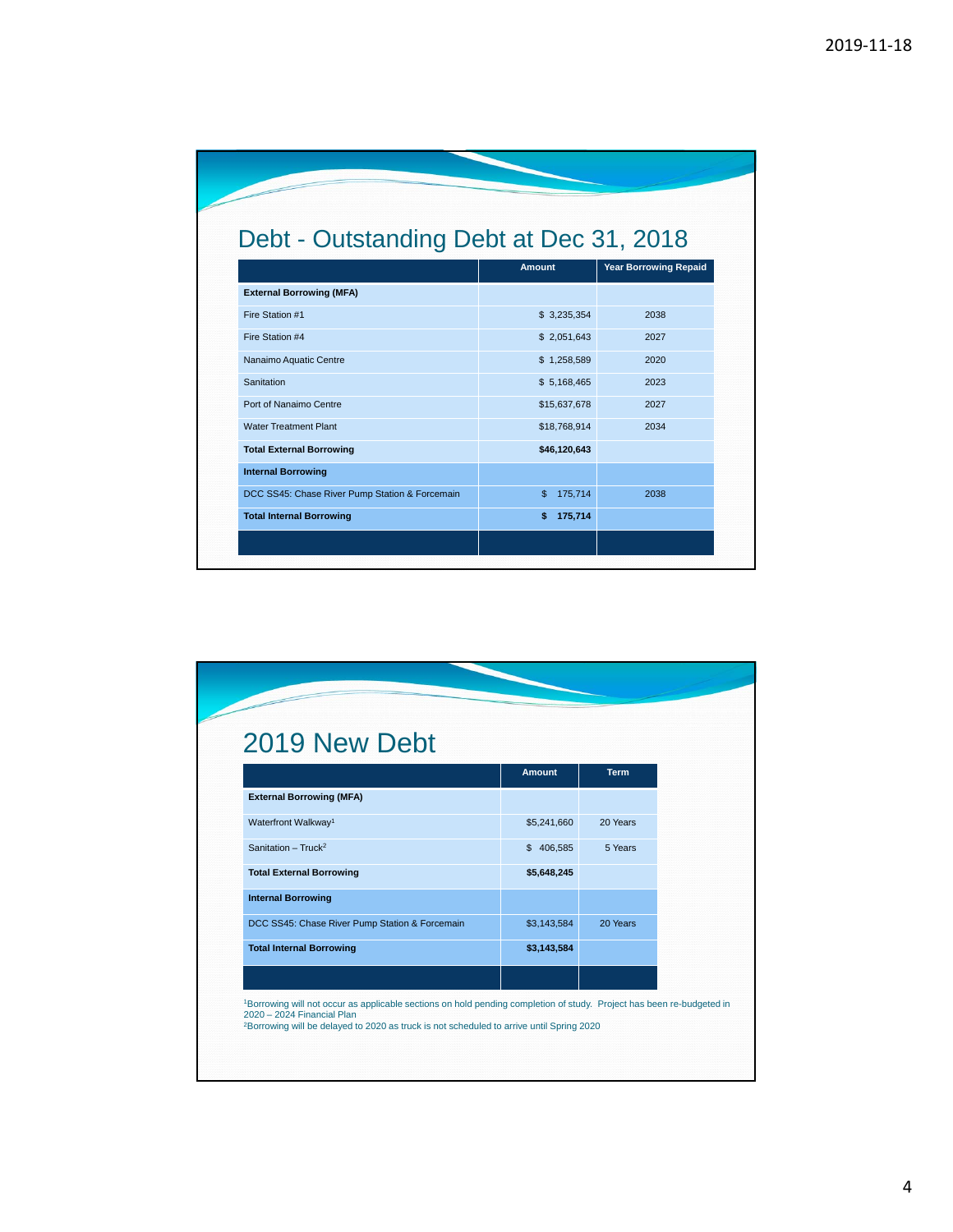|                                           | 2020         |                |                         |             |             |               |
|-------------------------------------------|--------------|----------------|-------------------------|-------------|-------------|---------------|
| <b>External Borrowing</b><br>(MFA)        |              | 2021           | 2022                    | 2023        | 2024        | <b>Total</b>  |
| Fire Station #1                           | \$ 3,000,000 | \$6.700.000    | \$3,740,269             |             |             | \$13,440,269  |
| <b>Waterfront Walkway</b>                 |              | \$8,800,000    | \$10,500,000            | \$3,675,000 | \$5,000,000 | \$27,975,000  |
| Sanitation (5 Year Term)                  |              | \$.<br>458,863 |                         |             |             | \$<br>458,863 |
| <b>Sewer DCC Projects</b>                 |              |                | $\mathbf{s}$<br>171,500 |             | \$1,724,800 | \$1,896,300   |
| <b>Total External</b><br><b>Borrowing</b> | \$3.000.000  | \$15,958,863   | \$14,411,769            | \$3.675.000 | \$6,724,800 | \$43.770.432  |
| <b>Internal Borrowing</b>                 |              |                |                         |             |             |               |
| <b>Sewer DCC Projects</b>                 | \$1,165,265  | \$2.088.600    |                         |             |             | \$3,253,865   |
| <b>Total Borrowing</b>                    | \$4,165,265  | \$18,047,463   | \$14,411,769            | \$3,675,000 | \$6,724,800 | \$47,024,297  |

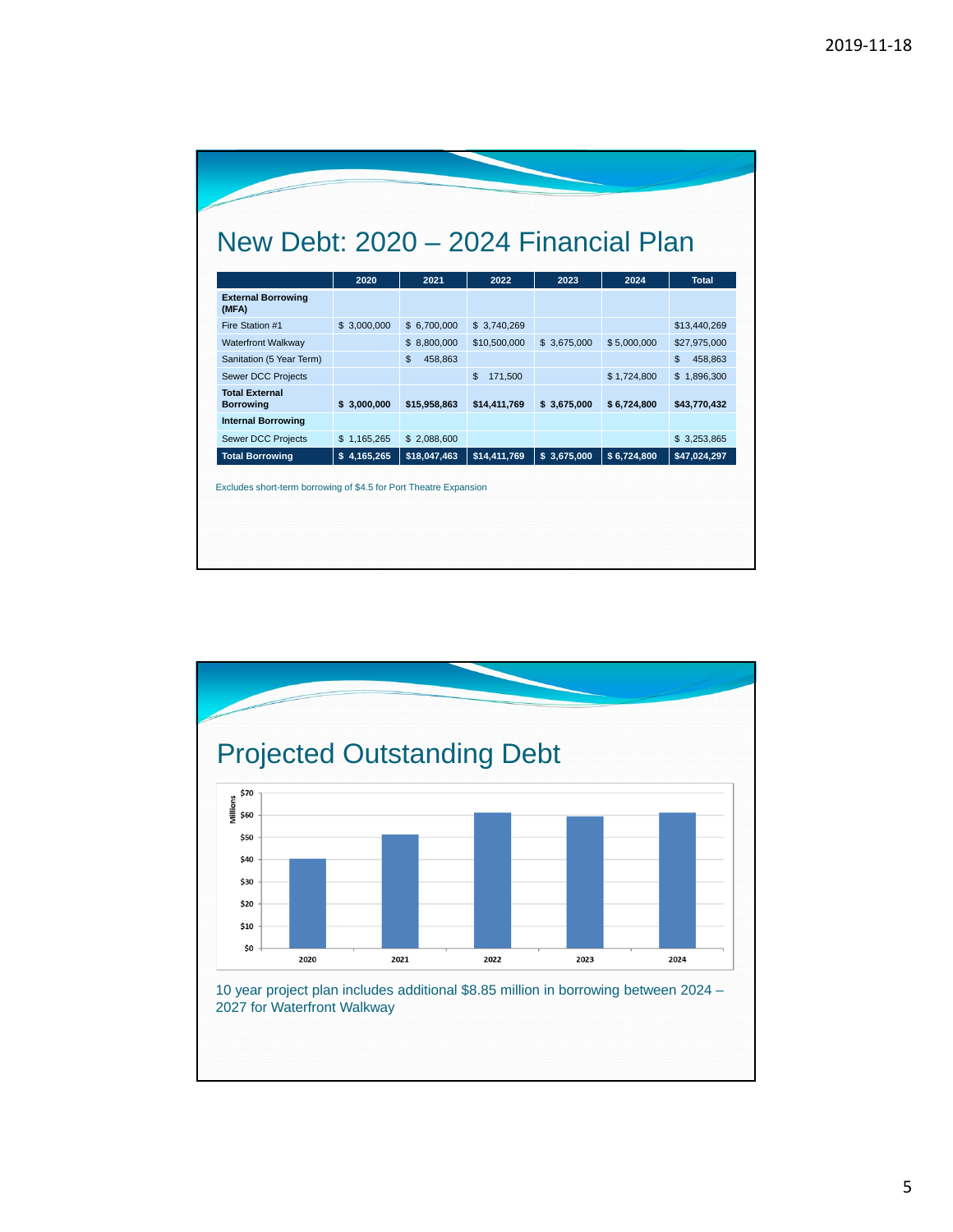

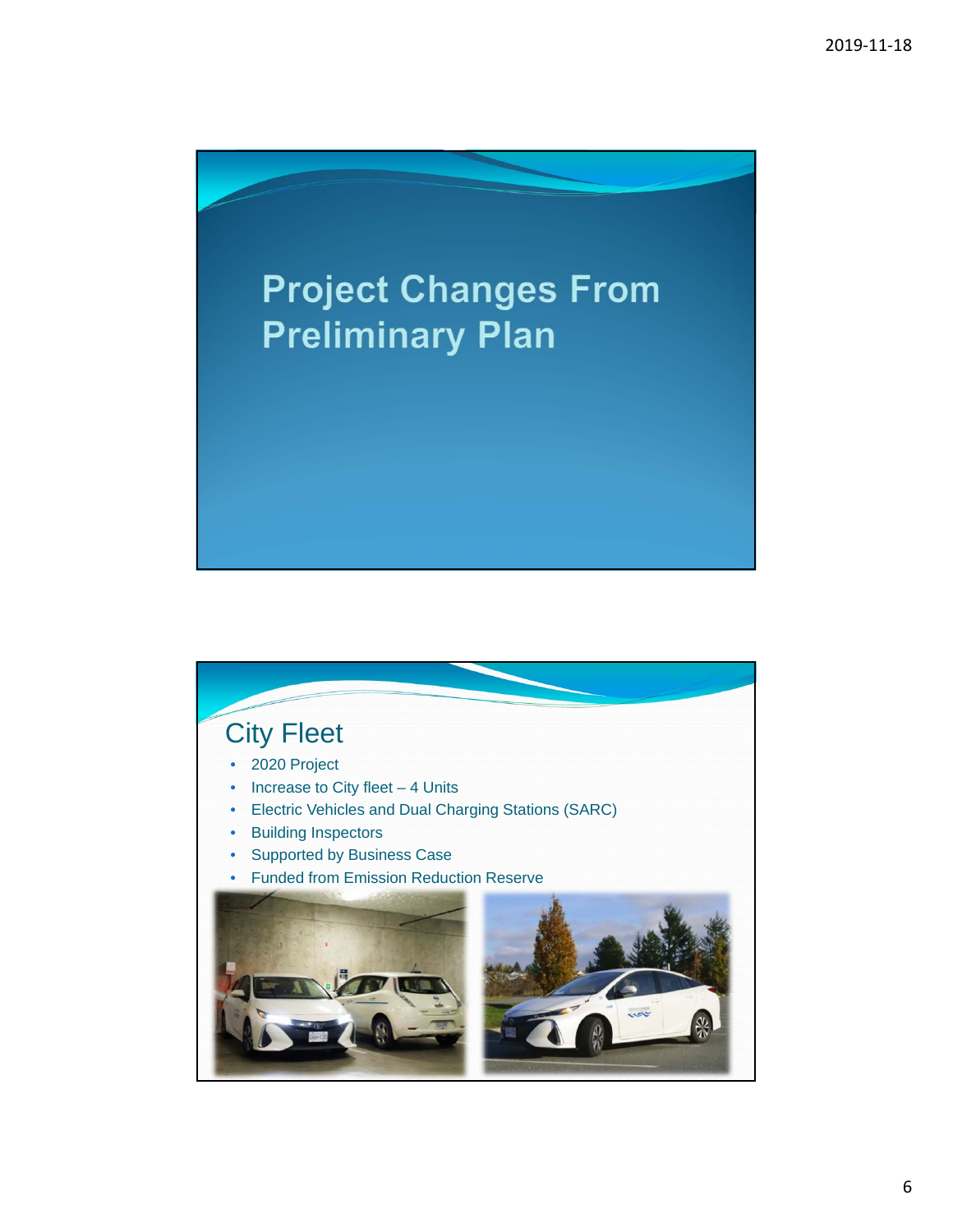

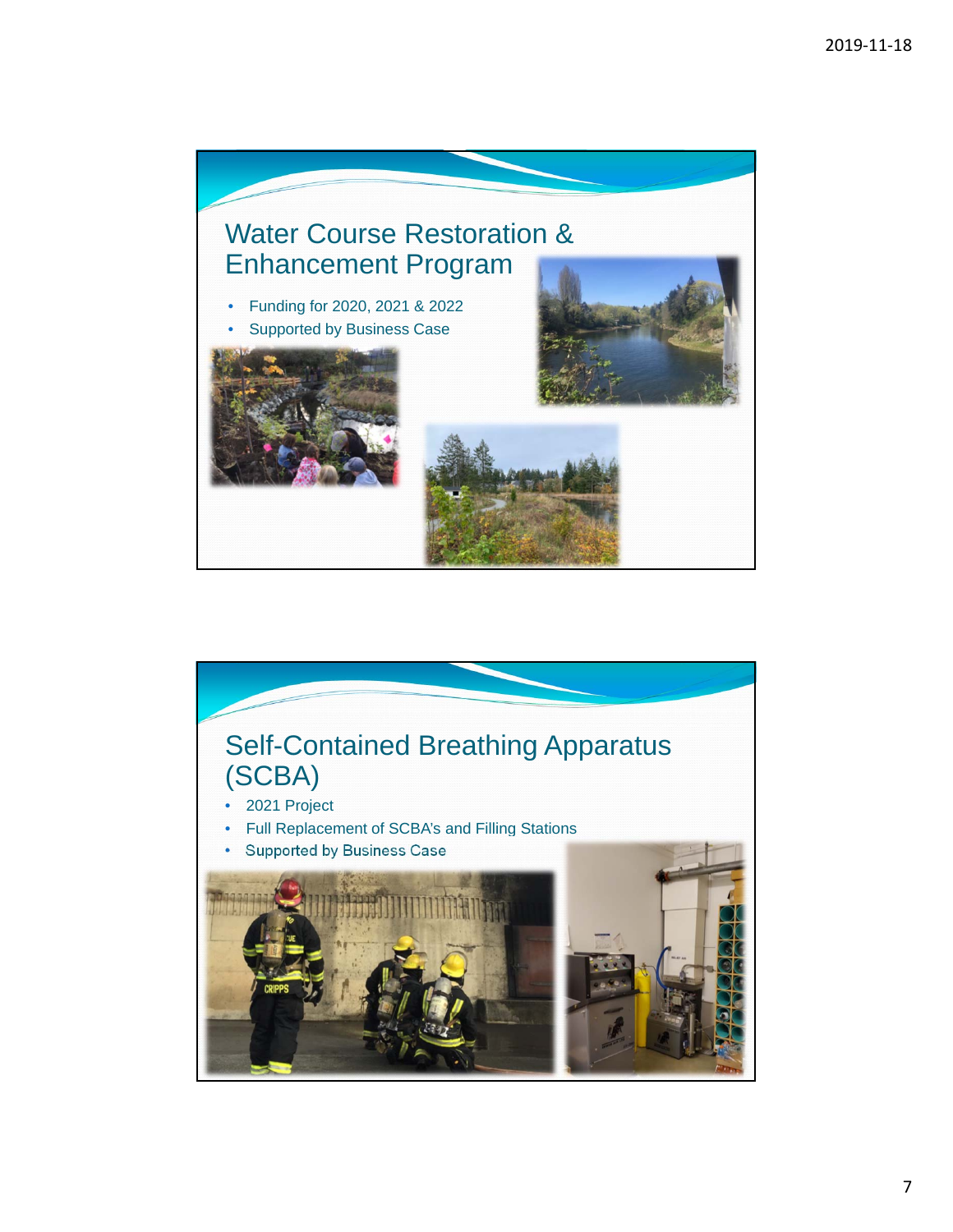